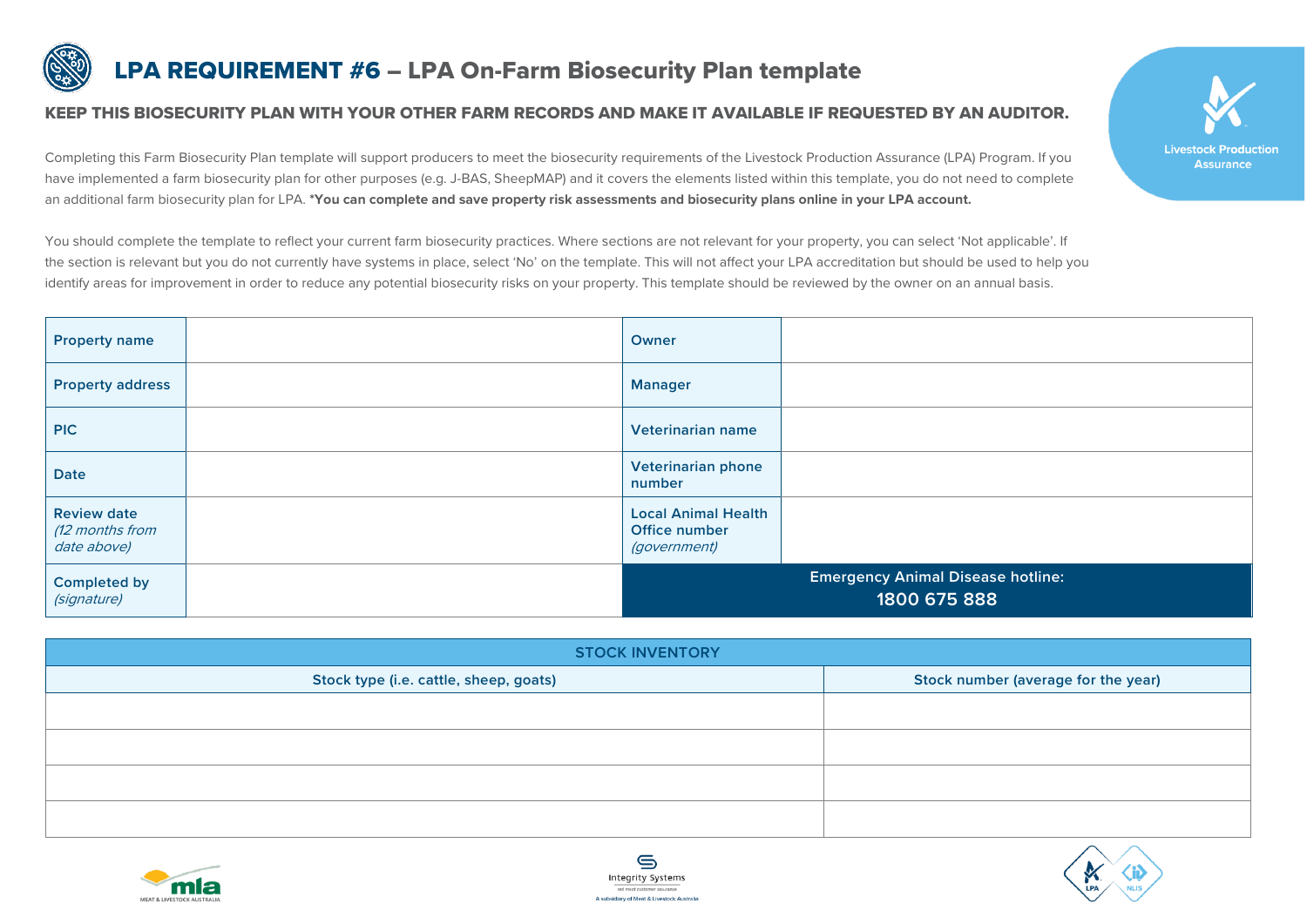| <b>STOCK INVENTORY</b>                 |                                     |  |  |  |  |  |
|----------------------------------------|-------------------------------------|--|--|--|--|--|
| Stock Type (i.e. cattle, sheep, goats) | Stock number (average for the year) |  |  |  |  |  |
|                                        |                                     |  |  |  |  |  |
|                                        |                                     |  |  |  |  |  |
|                                        |                                     |  |  |  |  |  |
|                                        |                                     |  |  |  |  |  |
|                                        |                                     |  |  |  |  |  |
|                                        |                                     |  |  |  |  |  |
|                                        |                                     |  |  |  |  |  |
|                                        |                                     |  |  |  |  |  |
|                                        |                                     |  |  |  |  |  |
|                                        |                                     |  |  |  |  |  |
|                                        |                                     |  |  |  |  |  |
|                                        |                                     |  |  |  |  |  |
|                                        |                                     |  |  |  |  |  |
|                                        |                                     |  |  |  |  |  |
|                                        |                                     |  |  |  |  |  |
|                                        |                                     |  |  |  |  |  |
|                                        |                                     |  |  |  |  |  |
|                                        |                                     |  |  |  |  |  |
|                                        |                                     |  |  |  |  |  |
|                                        |                                     |  |  |  |  |  |





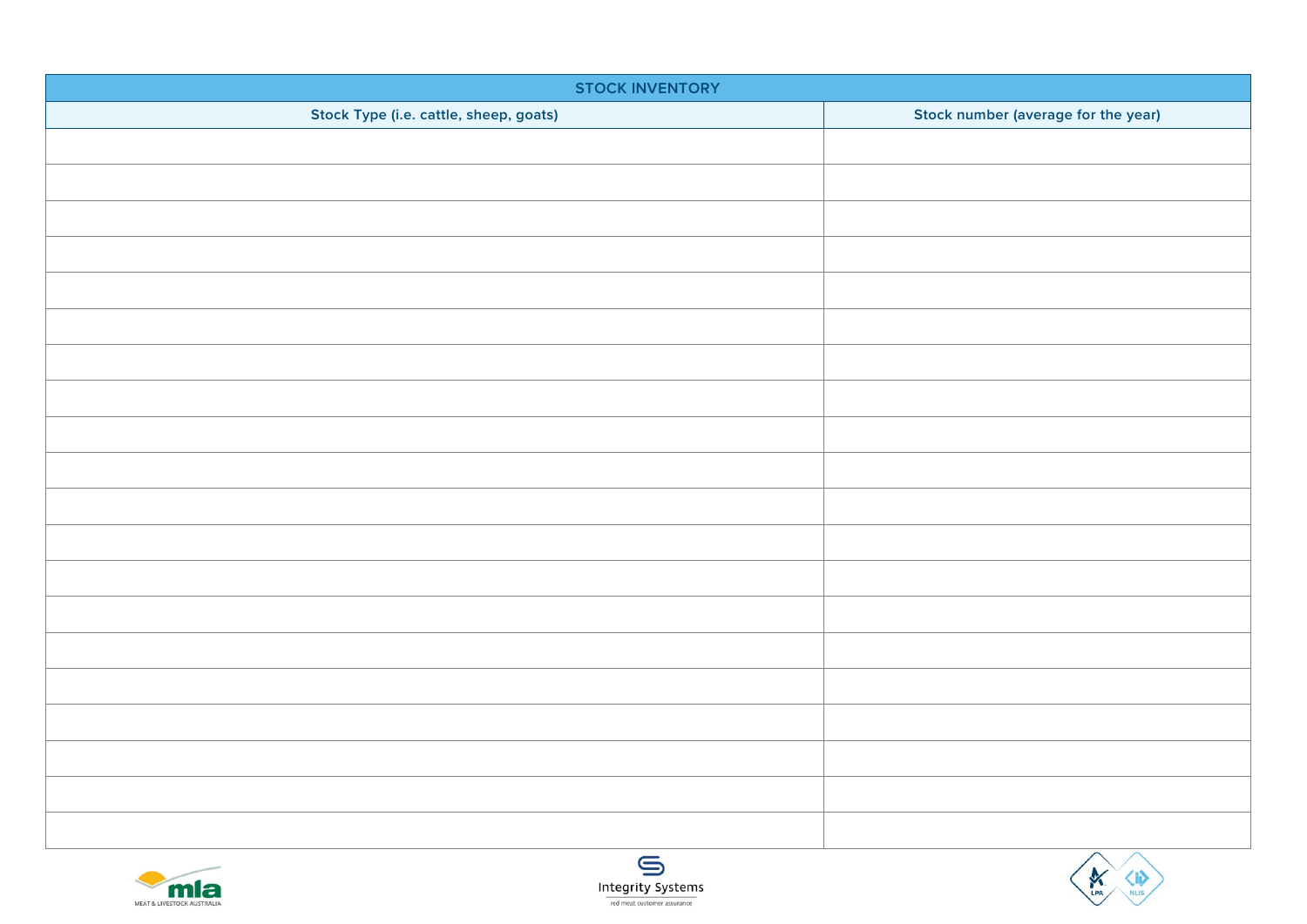| $\overline{1}$ | <b>INPUTS - LIVESTOCK AND FEED</b>                                                                                                                                                                                  |                                                                                                                                                          |            |           |     |                 |  |
|----------------|---------------------------------------------------------------------------------------------------------------------------------------------------------------------------------------------------------------------|----------------------------------------------------------------------------------------------------------------------------------------------------------|------------|-----------|-----|-----------------|--|
| 1.1            | Livestock                                                                                                                                                                                                           | <b>Recommended practices</b>                                                                                                                             | <b>Yes</b> | <b>No</b> | N/A | <b>Comments</b> |  |
| 1.1.1          | Are all stock that arrive on the property (including<br>livestock travelling back to the property from shows,<br>agistment or contract joining) checked for their health<br>status?                                 | Pre-purchase inspection for introduced stock. Hygiene<br>and quarantine strategies to manage livestock returning<br>to the property.                     |            |           |     |                 |  |
| 1.1.2          | Are all introduced livestock accompanied with<br>information on animal treatments and is a health status<br>provided via a National Vendor Declaration (NVD) and<br>Animal Health Declaration (AHD)?                | Request NVD/Waybills for all purchased livestock to<br>ensure LPA accreditation. Request AHD for further<br>information on livestock health.             |            |           |     |                 |  |
| 1.1.3          | Do all introduced livestock (including livestock travelling<br>back to the property from shows, agistment or contract<br>joining) undergo a period of quarantine where practical?                                   | Where practical, segregate, observe and treat as<br>required newly introduced livestock.                                                                 |            |           |     |                 |  |
| 1.1.4          | Do all introduced livestock have sufficient time to empty<br>out in the yards prior to their release?                                                                                                               | 24-48 hours holding for empty out (including any time off<br>feed before arrival).                                                                       |            |           |     |                 |  |
| 1.1.5          | Are all incoming livestock identified and recorded in<br>accordance with NLIS requirements?                                                                                                                         | Receiving property to do NLIS transfers within 48 hours<br>of arrival.                                                                                   |            |           |     |                 |  |
| 1.2            | Feed                                                                                                                                                                                                                | <b>Recommended practices</b>                                                                                                                             | Yes        | <b>No</b> | N/A | <b>Comments</b> |  |
| 1.2.1          | Is stock feed inspected on delivery to ensure it is fit for<br>purpose (e.g. free from pest damage and visual<br>contaminants)? If damaged or contaminated, is there a<br>plan in place for its return or disposal? | Inspect stock feed on arrival and ensure stockfeed<br>matches what was ordered. If stock feed is spoilt return<br>the feed or implement a disposal plan. |            |           |     |                 |  |
| 1.2.2          | Is stock feed stored in a manner that prevents<br>contamination by livestock, vermin, wildlife, feral and<br>domestic animals and other feed types, e.g. those<br>containing Restricted Animal Material (RAM)?      | Segregate RAM products from non-RAM products to<br>minimise accidental feeding.                                                                          |            |           |     |                 |  |
| $\overline{2}$ | PEOPLE, VEHICLES AND EQUIPMENT                                                                                                                                                                                      |                                                                                                                                                          |            |           |     |                 |  |
| 2.1            | PEOPLE, VEHICLES AND EQUIPMENT                                                                                                                                                                                      | <b>Recommended practices</b>                                                                                                                             | <b>Yes</b> | <b>No</b> | N/A | <b>Comments</b> |  |
| 2.1.1          |                                                                                                                                                                                                                     | Where reasonable and practical, control people,<br>equipment and vehicles entering the property (reduce<br>the number of entry points).                  |            |           |     |                 |  |
|                | Are there strategies in place to minimise the risk of<br>disease incursion onto the property by visitors or                                                                                                         | Provide entry signage such as farm biosecurity signs, or<br>directions to office/house for sign-in.                                                      |            |           |     |                 |  |
|                | machinery? (continued on next page)                                                                                                                                                                                 | Maintain a visitor log of people in regular contact with<br>farm animals (contractors, shearers, vets, stock agents).                                    |            |           |     |                 |  |
|                |                                                                                                                                                                                                                     | Use own vehicle to transport contractors and visitors<br>rather than their vehicle if considered a biosecurity risk.                                     |            |           |     |                 |  |





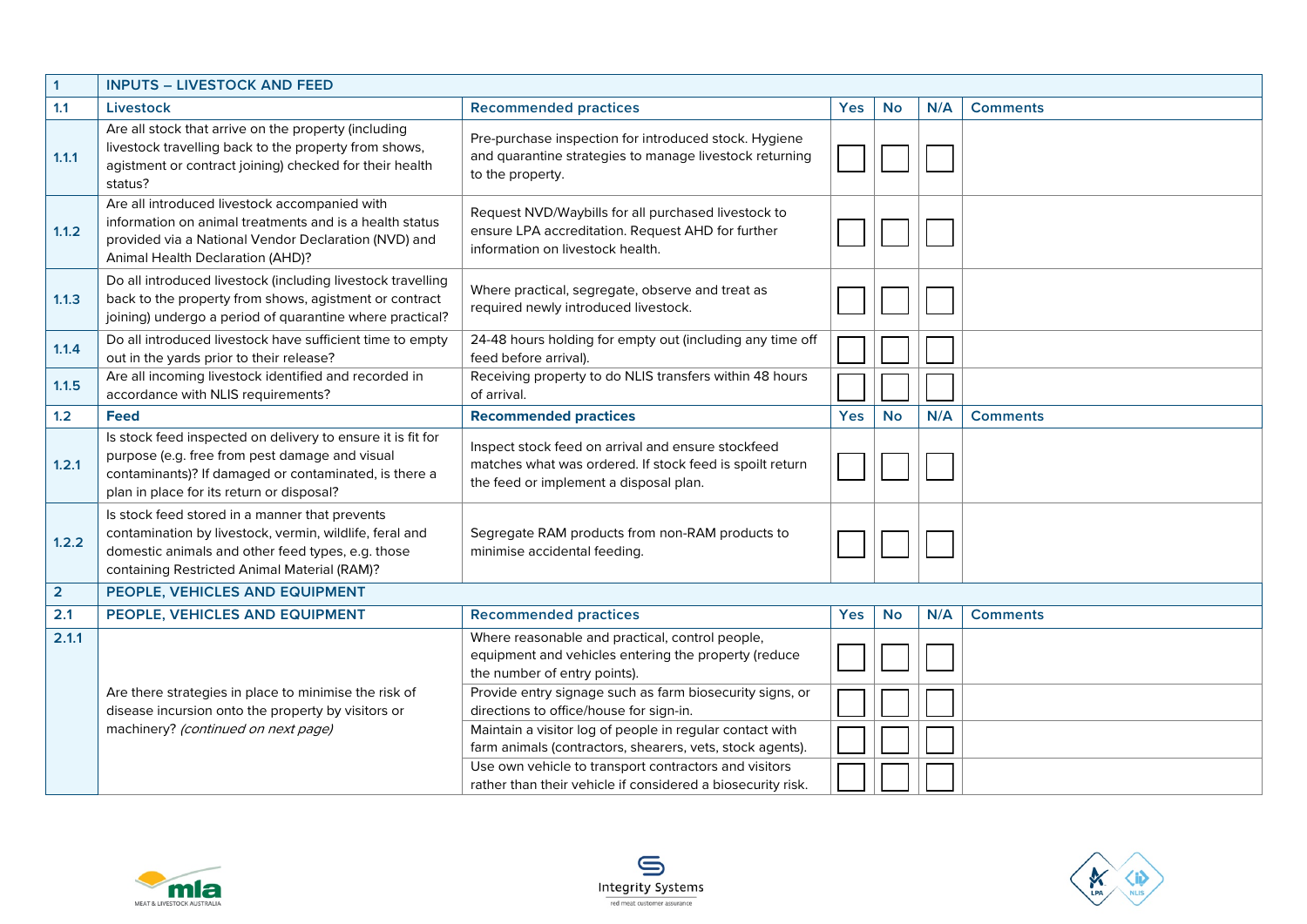| $\overline{2}$ | <b>PEOPLE, VEHICLES AND EQUIPMENT</b>                                                                                                          |                                                                                                                                                                                                                                                                                                                                                                                                                                                                                                                                                                                                                                                                                                                                               |            |           |     |                 |  |  |
|----------------|------------------------------------------------------------------------------------------------------------------------------------------------|-----------------------------------------------------------------------------------------------------------------------------------------------------------------------------------------------------------------------------------------------------------------------------------------------------------------------------------------------------------------------------------------------------------------------------------------------------------------------------------------------------------------------------------------------------------------------------------------------------------------------------------------------------------------------------------------------------------------------------------------------|------------|-----------|-----|-----------------|--|--|
| 2.1            | PEOPLE, VEHICLES AND EQUIPMENT                                                                                                                 | <b>Recommended practices</b>                                                                                                                                                                                                                                                                                                                                                                                                                                                                                                                                                                                                                                                                                                                  | <b>Yes</b> | <b>No</b> | N/A | <b>Comments</b> |  |  |
| 2.1.1          | Are there strategies in place to minimise the risk of<br>disease incursion onto the property by visitors or<br>machinery? (from previous page) | Depending on the enterprise type, consider the following<br>additional practices:<br>Minimise the lending of equipment and if lent, clean<br>down equipment and vehicles before use on farm<br>Clean vehicles and equipment prior to moving from<br>$\bullet$<br>a high-risk area to a low-risk area<br>Notify farm contractors such as veterinarians,<br>$\bullet$<br>livestock agents and transport vehicles of permitted<br>areas of access prior to entry<br>Encourage 'come clean, go clean' practices from<br>$\bullet$<br>visitors including agents and stock contractors<br>Provide clean down equipment or facilities for farm<br>contractors and visitors to clean their boots and<br>equipment and mark these on your property map |            |           |     |                 |  |  |
| 3              | <b>PRODUCTION PRACTICES</b>                                                                                                                    |                                                                                                                                                                                                                                                                                                                                                                                                                                                                                                                                                                                                                                                                                                                                               |            |           |     |                 |  |  |
| 3.1            | <b>Livestock monitoring</b>                                                                                                                    | <b>Recommended practices</b>                                                                                                                                                                                                                                                                                                                                                                                                                                                                                                                                                                                                                                                                                                                  | <b>Yes</b> | <b>No</b> | N/A | <b>Comments</b> |  |  |
| 3.1.1          | Are livestock inspected regularly to ensure the early<br>detection of sick animals?                                                            | Conduct routine stock inspections. Increase the<br>frequency of livestock inspections during periods of<br>higher risk (e.g. increased insect and wildlife activity or<br>growing periods for weeds)                                                                                                                                                                                                                                                                                                                                                                                                                                                                                                                                          |            |           |     |                 |  |  |
| 3.2            | <b>Animal Health Management</b>                                                                                                                | <b>Recommended practices</b>                                                                                                                                                                                                                                                                                                                                                                                                                                                                                                                                                                                                                                                                                                                  | <b>Yes</b> | <b>No</b> | N/A | <b>Comments</b> |  |  |
| 3.2.1          | Have you implemented practices that help protect your<br>livestock from diseases endemic to your region?                                       | Review best practice management for livestock health<br>and welfare and review updates as they arise.                                                                                                                                                                                                                                                                                                                                                                                                                                                                                                                                                                                                                                         |            |           |     |                 |  |  |
| 3.2.2          | Do you seek advice from a veterinarian or government<br>officer in relation to any unusual sickness or death<br>event?                         | Report unusual signs of disease as soon as possible to<br>your vet or local animal health authority. In the event of a<br>disease outbreak, isolate and treat affected and<br>suspected animals where necessary.                                                                                                                                                                                                                                                                                                                                                                                                                                                                                                                              |            |           |     |                 |  |  |
| 3.2.3          | Have you implemented any strategies for managing<br>livestock diseases on-farm (e.g. Johne's disease)                                          | Where applicable, document relevant disease<br>management strategies and review on a regular basis.                                                                                                                                                                                                                                                                                                                                                                                                                                                                                                                                                                                                                                           |            |           |     |                 |  |  |





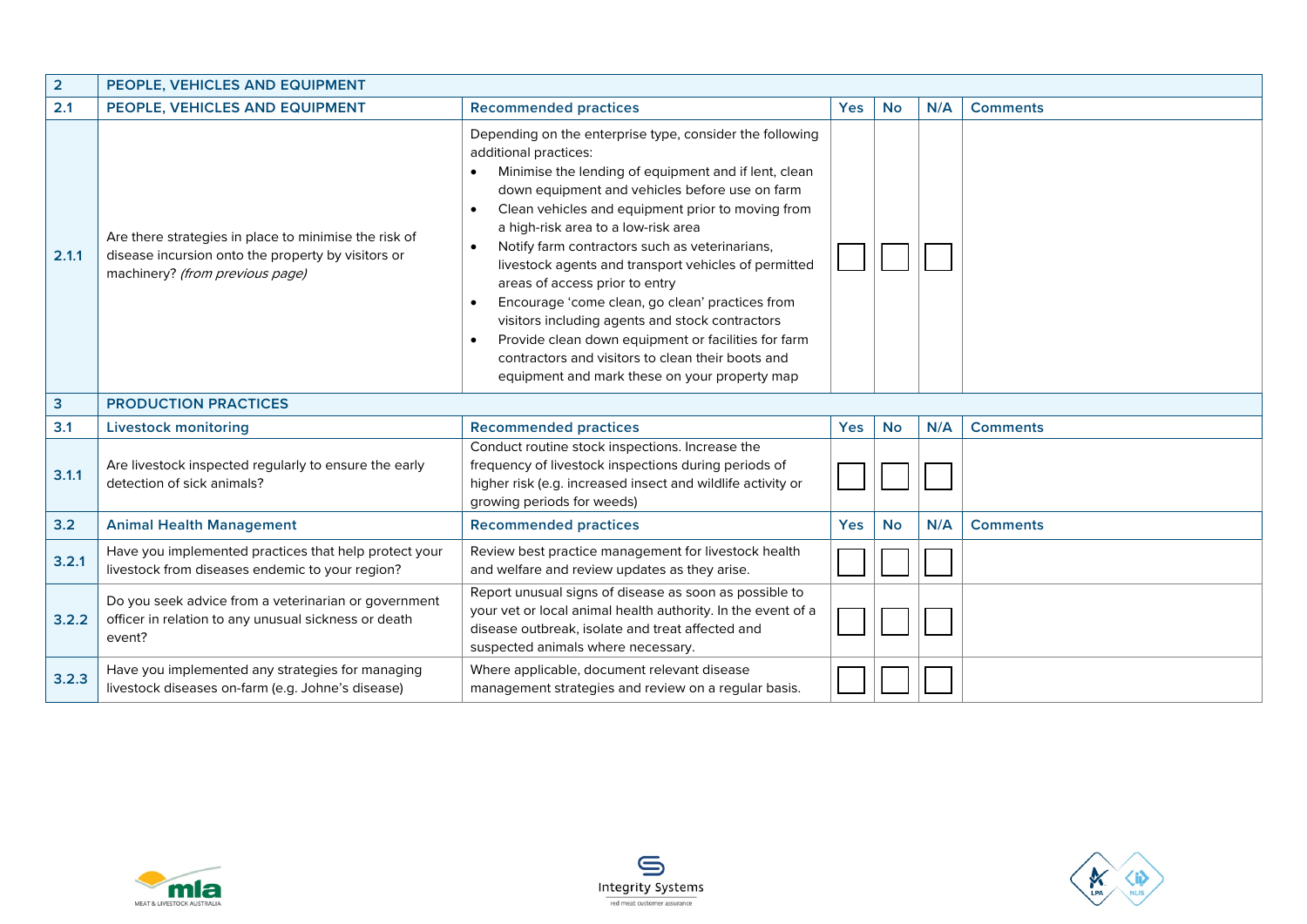| 3     | <b>PRODUCTION PRACTICES (continued)</b>                                                                                                                                                                           |                                                                                                                                                                                                                                                                                                                                           |            |           |     |                 |  |
|-------|-------------------------------------------------------------------------------------------------------------------------------------------------------------------------------------------------------------------|-------------------------------------------------------------------------------------------------------------------------------------------------------------------------------------------------------------------------------------------------------------------------------------------------------------------------------------------|------------|-----------|-----|-----------------|--|
| 3.3   | Carcase, manure, and waste management                                                                                                                                                                             | <b>Recommended practices</b>                                                                                                                                                                                                                                                                                                              | <b>Yes</b> | <b>No</b> | N/A | <b>Comments</b> |  |
| 3.3.1 | Are carcase-disposal and household-garbage areas<br>contained and secure to prevent access by livestock,<br>feral animals and wildlife?                                                                           | Fence off dead-animal pits and garbage tips to prevent<br>livestock and feral animals accessing carcases and food<br>waste. Where practical, dispose of carcases immediately<br>in a way that takes into account environmental and public<br>considerations (e.g. burning, burial or composting). Mark<br>disposal sites on property map. |            |           |     |                 |  |
| 3.3.2 | Are you minimising the risk of salmonella or botulism<br>when applying chicken litter?                                                                                                                            | When using chicken litter on a grazing farm, care must be<br>taken to ensure livestock do not have access to litter.<br>Ensure all litter is stored in fenced off areas. Allow a<br>period of at least three weeks between application of<br>litter and grazing.                                                                          |            |           |     |                 |  |
| 3.4   | <b>Fences</b>                                                                                                                                                                                                     | <b>Recommended practices</b>                                                                                                                                                                                                                                                                                                              | <b>Yes</b> | <b>No</b> | N/A | <b>Comments</b> |  |
| 3.4.1 | Are fences, especially boundary fences, regularly<br>inspected and adequately maintained?                                                                                                                         | Regularly undertake maintenance to existing fences.<br>Replace fencing where required.                                                                                                                                                                                                                                                    |            |           |     |                 |  |
| 4     | <b>PESTS AND WEEDS</b>                                                                                                                                                                                            |                                                                                                                                                                                                                                                                                                                                           |            |           |     |                 |  |
| 4.1   | <b>Pests and weeds</b>                                                                                                                                                                                            | <b>Recommended practices</b>                                                                                                                                                                                                                                                                                                              | <b>Yes</b> | <b>No</b> | N/A | <b>Comments</b> |  |
| 4.1.1 | Are there documented feral-animal, wildlife and weed-<br>control programs in operation and do they include<br>monitoring and management activities?                                                               | Document feral-animal, wildlife and weed-control plans<br>as required. Engage with neighbours and regional feral-<br>animal, wildlife and weed control groups to maximise the<br>effectiveness of your control programs.                                                                                                                  |            |           |     |                 |  |
| 5     | <b>OUTGOING PRODUCTS</b>                                                                                                                                                                                          |                                                                                                                                                                                                                                                                                                                                           |            |           |     |                 |  |
| 5.1   | <b>Outgoing products</b>                                                                                                                                                                                          | <b>Recommended practices</b>                                                                                                                                                                                                                                                                                                              | <b>Yes</b> | <b>No</b> | N/A | <b>Comments</b> |  |
| 5.1.1 | Are all livestock moved off the property accompanied<br>with information on animal treatments, and is a health<br>status provided via a National Vendor Declaration (NVD)<br>and Animal Health Declaration (AHD)? | Complete NVD/Waybills for all livestock movements off<br>the property. Complete AHD to provide further<br>information on livestock health.                                                                                                                                                                                                |            |           |     |                 |  |





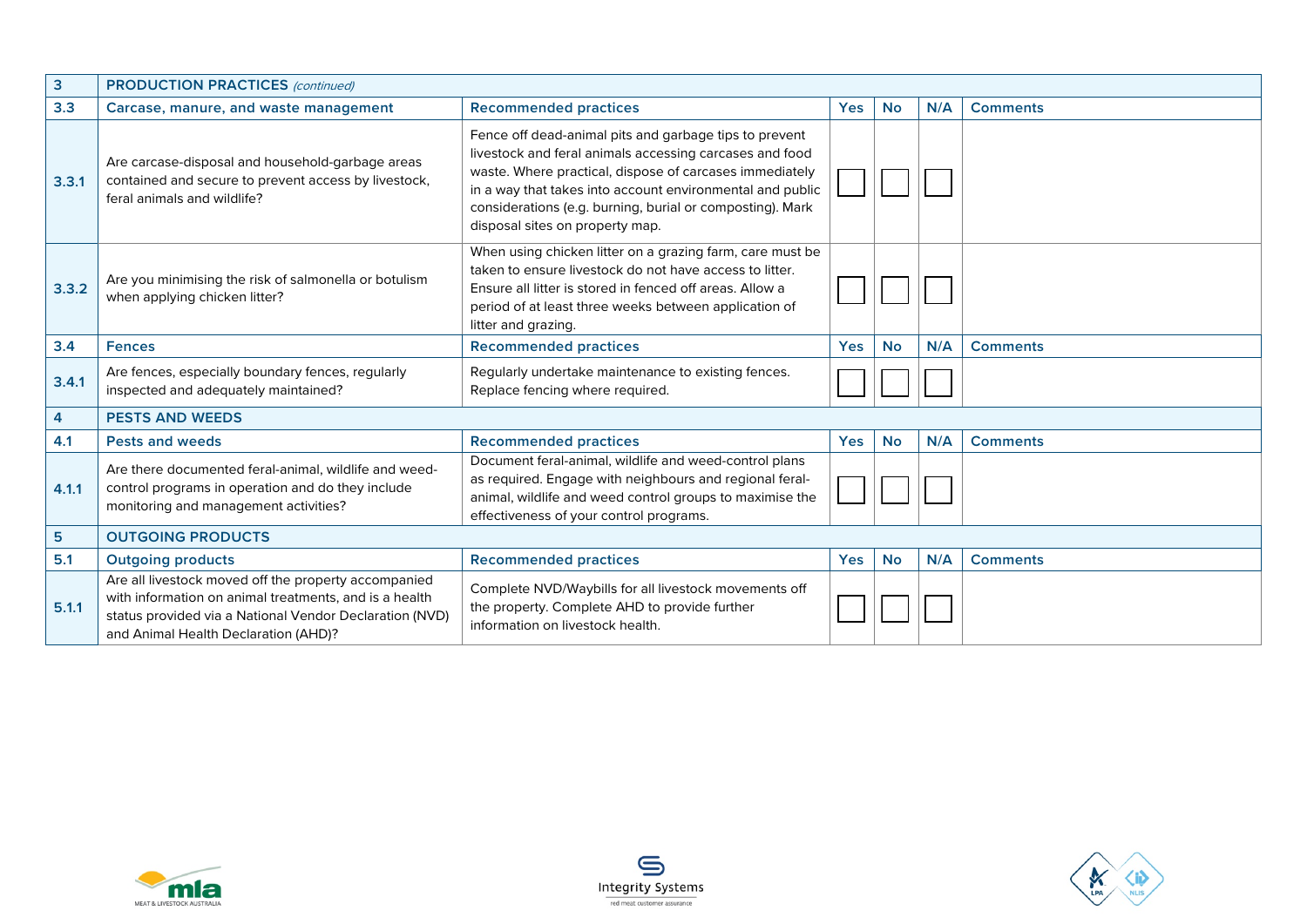| 6     | <b>TRAIN - PLAN - RECORD</b>                                                                                                                                                                                                                                     |                                                                                                                                                                                                                                                                              |            |           |     |                 |  |
|-------|------------------------------------------------------------------------------------------------------------------------------------------------------------------------------------------------------------------------------------------------------------------|------------------------------------------------------------------------------------------------------------------------------------------------------------------------------------------------------------------------------------------------------------------------------|------------|-----------|-----|-----------------|--|
| 6.1   | <b>Training</b>                                                                                                                                                                                                                                                  | <b>Recommended practices</b>                                                                                                                                                                                                                                                 | <b>Yes</b> | <b>No</b> | N/A | <b>Comments</b> |  |
| 6.1.1 | Do all personnel responsible for management and<br>husbandry understand their role in the implementation<br>of biosecurity practices on-farm, and know how to<br>identify sick and injured livestock?                                                            | Undertake personnel training and instruction on animal<br>health and welfare, including disease reporting. Display<br>emergency contact lists in noticeable places on farm and<br>ensure all staff know where they are. Have personnel<br>complete the LPA Learning modules. |            |           |     |                 |  |
| 6.1.2 | Do all personnel responsible for management and<br>husbandry know where to find contact details for the<br>local vet(s) and government animal health officer(s), and<br>what to do in the event of a suspected emergency<br>animal disease?                      | Place EAD Watch Hotline (1800 675 888) in a common<br>and visible location.                                                                                                                                                                                                  |            |           |     |                 |  |
| 6.2   | Documentation and record keeping                                                                                                                                                                                                                                 | <b>Recommended practices</b>                                                                                                                                                                                                                                                 | <b>Yes</b> | <b>No</b> | N/A | <b>Comments</b> |  |
| 6.2.1 | Do you record animal health activities and treatments to<br>maintain herd/flock health history and provide accurate<br>NVDs and AHDs when selling livestock?                                                                                                     | Record livestock treatments accurately.                                                                                                                                                                                                                                      |            |           |     |                 |  |
| 6.2.2 | Are all vulnerable personnel working on the property<br>vaccinated for identified risk diseases such as Q Fever<br>and tetanus and, where appropriate, have stock been<br>vaccinated to prevent animal-to-human transmissible<br>diseases such as leptospirosis? | Request vaccination records from staff. Implement<br>vaccination programs on property if necessary and<br>maintain records.                                                                                                                                                  |            |           |     |                 |  |
| 6.2.3 | Do you review your farm biosecurity plan annually?                                                                                                                                                                                                               | Identify biosecurity activities to be undertaken over the<br>next 12 months. Undertake regular property inspections<br>for actual or potential biosecurity issues.                                                                                                           |            |           |     |                 |  |





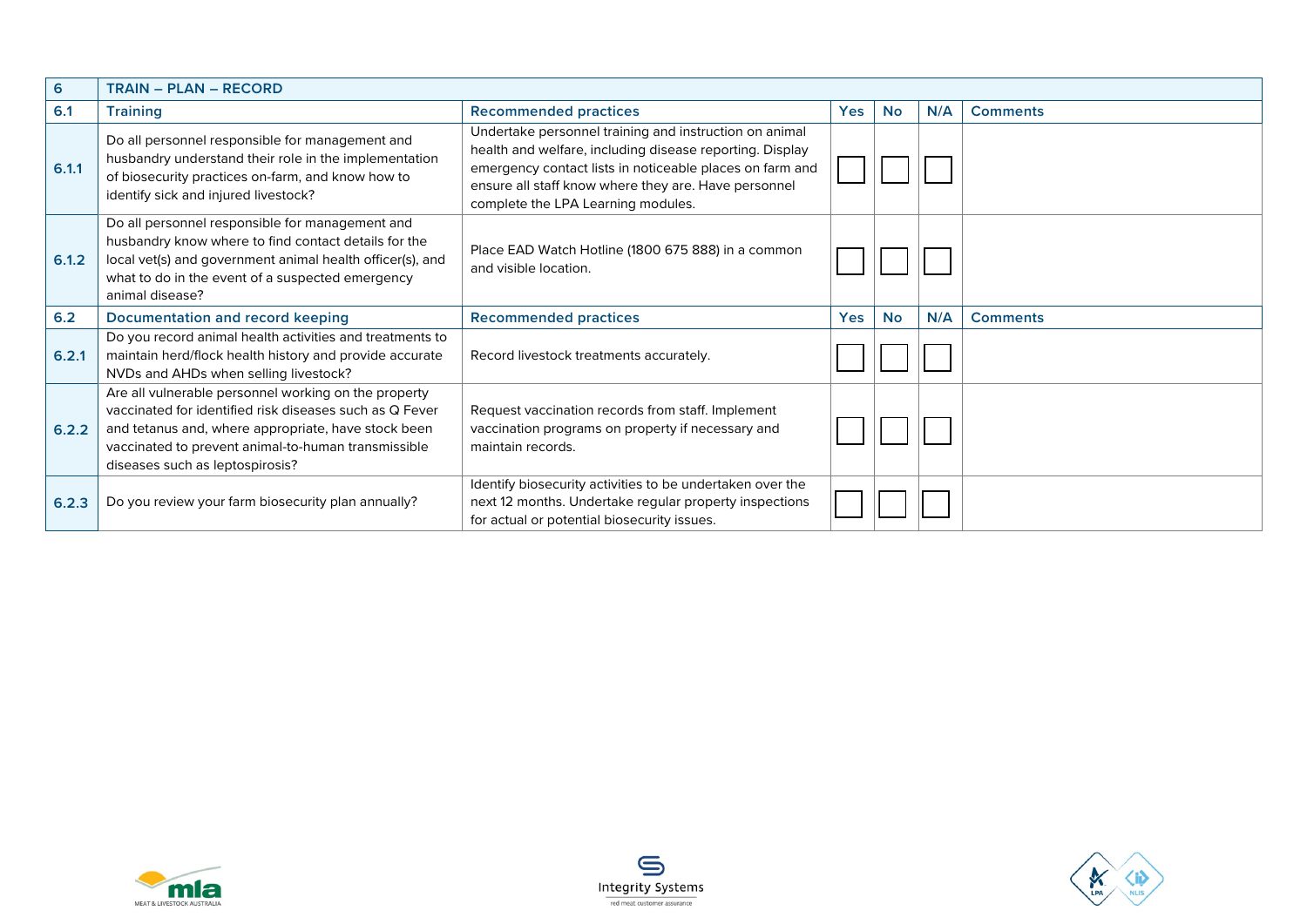

## LPA REQUIREMENT #6 – LPA On-Farm Biosecurity Plan – Johne's Disease

## specific practices for cattle

**COMPLETING THIS SECTION IS** OPTIONAL**. \*You can complete and save property risk assessments and biosecurity plans online in your LPA account.**

- This section is for producers running CATTLE who want to attain a Johne's Beef Assurance Score (J-BAS)
- A veterinarian's signature is only required if this section is completed AND only if a J-BAS 7 or 8 score is desirable
- A veterinarian's signature is voluntary for J-BAS score 6 and below
- A veterinarian's signature is NOT required for any other sections of the LPA on-farm biosecurity template

| $\overline{7}$ | <b>JOHNE'S DISEASE SPECIFIC PRACTICES FOR CATTLE</b>                                                                                                                                                                                     |                                                                                                                                                                                                                                                                                                                                                                                          |            |           |     |                 |  |
|----------------|------------------------------------------------------------------------------------------------------------------------------------------------------------------------------------------------------------------------------------------|------------------------------------------------------------------------------------------------------------------------------------------------------------------------------------------------------------------------------------------------------------------------------------------------------------------------------------------------------------------------------------------|------------|-----------|-----|-----------------|--|
| 7              | <b>JOHNE'S DISEASE SPECIFIC PRACTICES FOR CATTLE</b>                                                                                                                                                                                     | <b>Recommended practices</b>                                                                                                                                                                                                                                                                                                                                                             | <b>Yes</b> | <b>No</b> | N/A | <b>Comments</b> |  |
| 7.1.1          | Do you know the Johne's disease (JD) status and level of risk<br>of the livestock being introduced?                                                                                                                                      | Ask relevant questions on the JD checklist.<br>Request Cattle Health Declarations from sellers and<br>retain for seven years. Record JD status of<br>introductions and how risk is addressed.                                                                                                                                                                                            |            |           |     |                 |  |
| 7.1.2          | Are all suspect clinical cases investigated and notified to state<br>department as required?                                                                                                                                             | Veterinary investigation of suspect cases. Report<br>clinical cases as per state legislation                                                                                                                                                                                                                                                                                             |            |           |     |                 |  |
| 7.1.3          | If there is JD on the property, is the potential exposure<br>minimised to limit the spread of infection (or risk of infection)<br>through the culling of infected livestock, grazing management<br>and vaccination, as appropriate?      | If JD on property, work with veterinarian to prioritise<br>high-risk animals for culling including clinical cases,<br>suspect clinical cases, test-positive animals, animals<br>originated from high-risk sources, etc. Don't graze<br>young animals in high-risk areas (e.g. adjacent to<br>high-risk neighbours with infected livestock, land<br>grazed by clinical or suspect cases). |            |           |     |                 |  |
| 7.1.4          | If there are other JD susceptible ruminants on the property<br>(e.g. sheep, goats or alpaca), do you prevent them from co-<br>grazing with cattle, and/or have practices (e.g. testing and<br>vaccination) in place to minimise JD risk? | Determine the JD status of other species on the<br>property and, if suspected infected or of unknown<br>JD status, prevent them from co-grazing if possible.<br>Vaccinate sheep and goats as appropriate.                                                                                                                                                                                |            |           |     |                 |  |
| 7.1.5          | If JD infection is detected, are risks within the herd assessed<br>and people who have previously received cattle as coming<br>from a low-risk herd been notified to enable them to manage<br>their revised risk?                        | Monitor herd health.<br>Notify people who have received animals of a<br>higher risk than first thought/advised.                                                                                                                                                                                                                                                                          |            |           |     |                 |  |
| 7.16           | Only for J-BAS 7 and 8 - Has there been veterinary oversight<br>in the development of this biosecurity plan?                                                                                                                             | Engage with veterinarian regarding oversight of<br>biosecurity plan and testing.<br>Have the vet sign below.                                                                                                                                                                                                                                                                             |            |           |     |                 |  |
| 7.1.7          | Only for J-BAS 7 and 8 - Has a triennial Check Test been<br>completed with negative results (or Sample Test if progressing<br>to a higher J-BAS level)?                                                                                  | Triennial Check Test. Record laboratory results and<br>manage property based on outcomes.                                                                                                                                                                                                                                                                                                |            |           |     |                 |  |